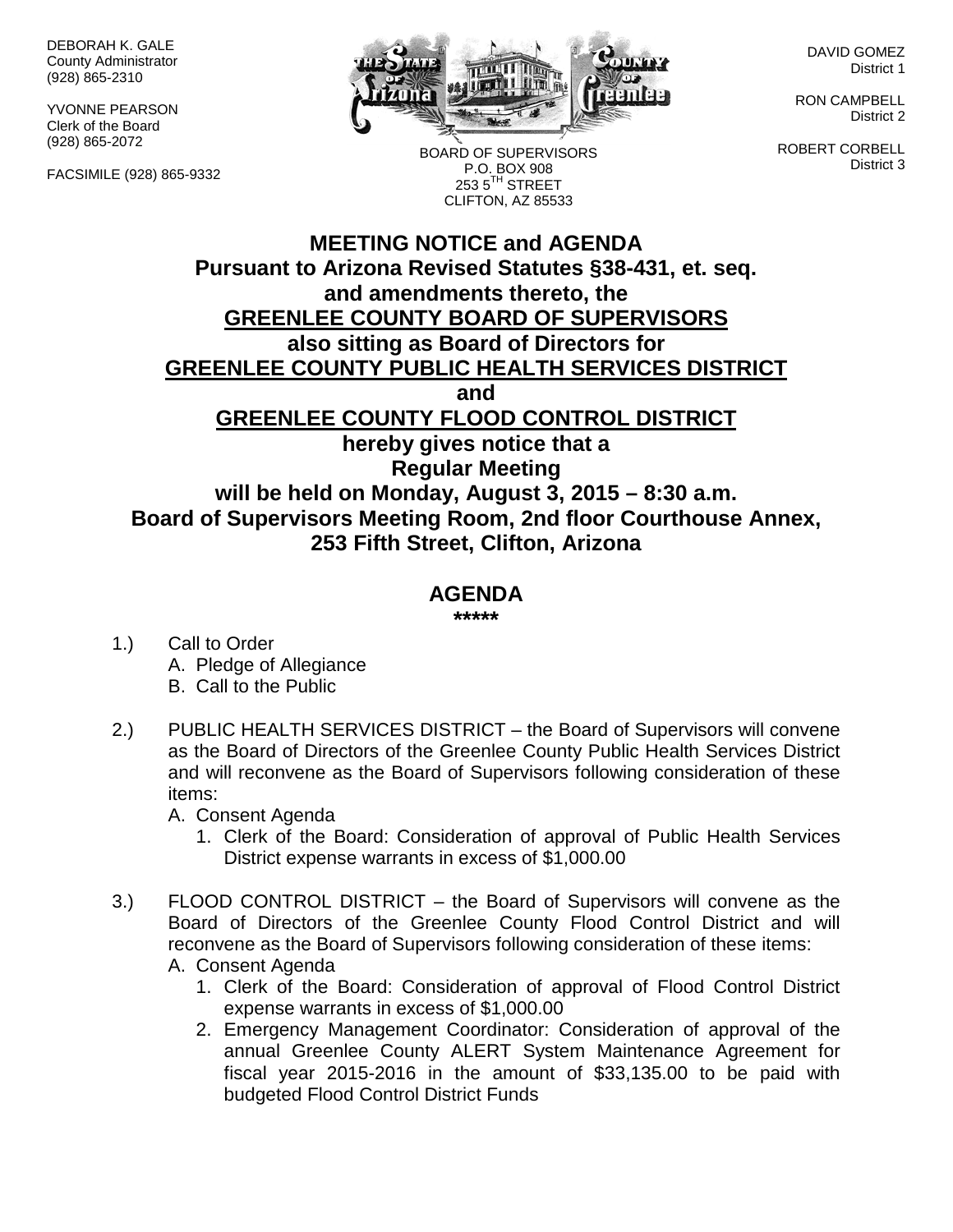- 4.) Presentation on the fiscal year 2015-16 Budget
- 5.) Public Hearing pursuant to Arizona Revised Statutes §42-17104 Budget and Truth in Taxation Hearing
- 6.) Greenlee County fiscal year 2015-16 Final Budget
	- A. Consideration of adoption of fiscal year 2015-16 Greenlee County Primary Property Taxes pursuant to Arizona Revised Statutes §42-17107.A.4
	- B. Consideration of adoption of fiscal year 2015-16 Final Budget
- 7.) Ákos Kovach, Economic Development Coordinator A. Economic Development Planning Update
- 8.) Yvonne Pearson, Elections Director
	- A. Consideration of approval to utilize the Pinal County Request for Proposal to purchase a new voting system including voting equipment, a server and Election Management System software
	- B. Consideration of approval of proposed Vote Center locations for Greenlee **County**
	- C. Consideration of approval to purchase election voting equipment, server and software program from Election Systems & Software (ES&S) in an amount not to exceed \$252,000.00 with budgeted General Funds
- 9.) Kay Gale, County Administrator
	- A. County and State budget and legislative issues
	- B. Calendar of Events
- 10.) Consent Agenda
	- A. Clerk of the Board: Consideration of approval of minutes to previous meetings – 06/16/15; 06/26/15; 06/30/15; 07/07/15
	- B. Clerk of the Board: Consideration of approval of expense warrants in excess of \$1,000.00 – Voucher 1002; 1003; 1006; 1007; 1008; 1085; 1086
	- C. Chief Finance Officer: Consideration of General Fund loans in the amount of \$23,289.27 to be reimbursed upon receipt of funds: Fund 133 - \$301.25; Fund 146 - \$1,189.84; Fund 167 - \$2,203.84; Fund 195 - \$1,999.60; Fund 196 - \$871.59; Fund 219 - \$16,723.15
	- D. County Recorder: Consideration of appointment of Kathy Valenzuela as Deputy County Recorder
	- E. Events Coordinator: Consideration of Employee Transaction Forms K. Bejarano, Temporary Worker; A. Sanchez, Temporary Worker
	- F. Assistant Public Works Manager: Consideration of approval of Employee Transaction Form – B. Lucero, Public Works Analyst; C. White, Operations Tech II